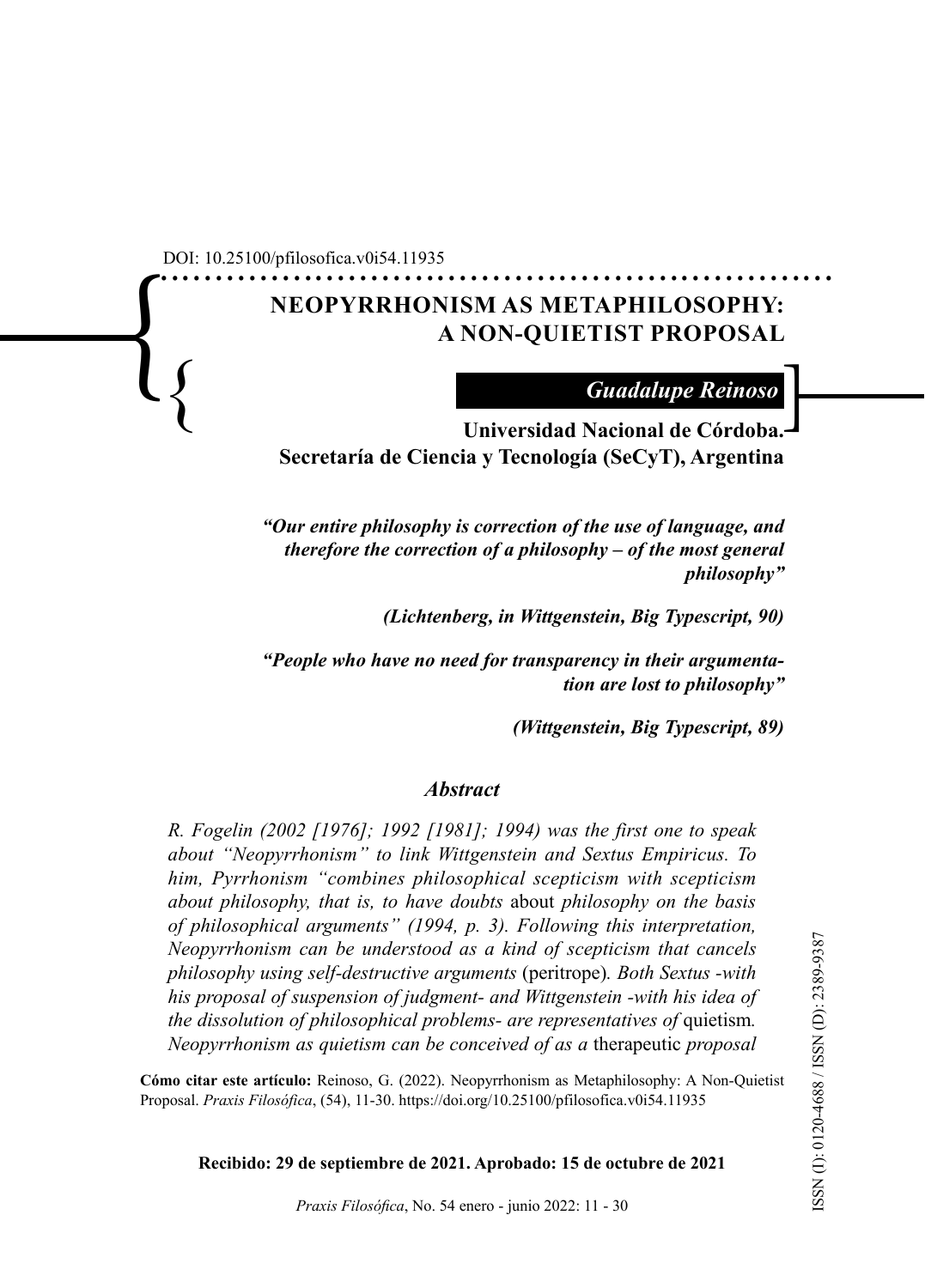*mainly based on not postulating an argumentative-constructive philosophical theory. Against this perspective, I propose interpreting Neopyrrhonism as Metaphilosophy, from which a* performative *proposal emerges. In this approach, Neopyrrhonism is an open-ended inquiry that implies the ability of using different philosophical argumentative strategies in a performative sense to encourage a new way of exercising philosophy.* 

**Keywords:** *Neopyrrhonism; Metaphilosophy; Quietism; Philosophical Arguments; Disagreements.*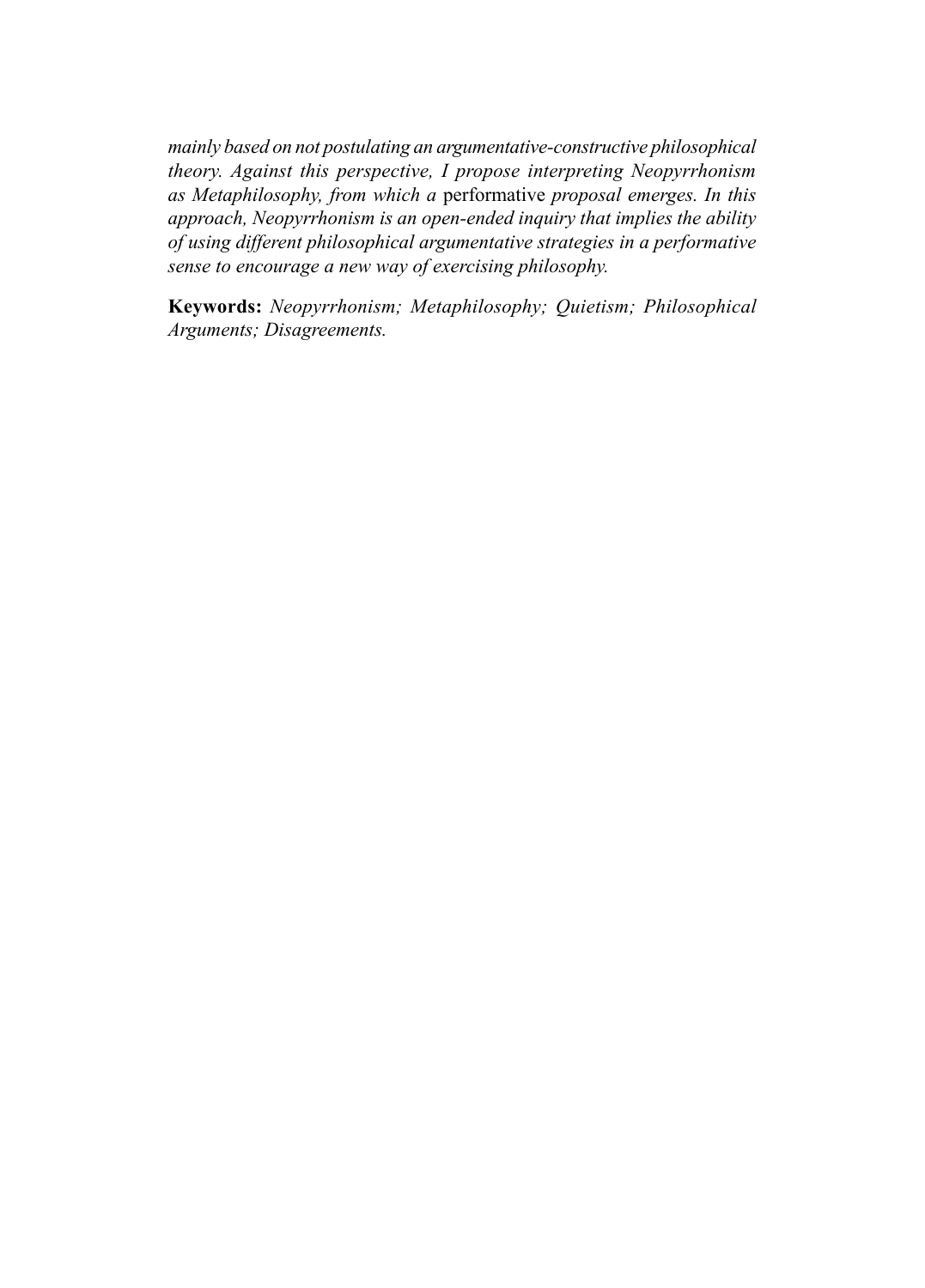## **Neopirronismo como metafilosofía: una propuesta no quietista**

## *Guadalupe Reinoso1*

#### *Resumen*

*R. Fogelin (2002 [1976]; 1992 [1981]; 1994) fue el primero en hablar de "Neopirronismo" para relacionar a Wittgenstein con Sexto Empírico. Para él, el pirronismo "combina el escepticismo filosófico con el escepticismo*  sobre *la filosofía, es decir, tener dudas sobre la filosofía a partir de argumentos filosóficos" (1994, p. 3). Siguiendo esta interpretación, el neopirronismo puede entenderse como un tipo de escepticismo que anula la filosofía utilizando argumentos autodestructivos* (peritrope)*. Tanto Sexto -con la suspensión del juicio- como Wittgenstein -con la disolución de los problemas filosóficos- son representantes del* quietismo*. El neopirronismo como quietismo puede concebirse como una propuesta terapéutica basada principalmente en no postular una teoría filosófica argumentativa-constructiva. Frente a esta perspectiva, propongo interpretar el neopirronismo como metafilosofía, de la que emerge una propuesta*  performativa*. En este enfoque, el Neopirronismo es una indagación abierta que implica la capacidad de utilizar diferentes estrategias argumentativas filosóficas en un sentido performativo para fomentar una nueva manera de ejercer la filosofía.*

**Palabras clave:** *neopirronismo; metafilosofía; quietismo; argumentos filosóficos; desacuerdos.*

<sup>1</sup>Profesora de la Facultad de Filosofía y Humanidades, Universidad Nacional de Córdoba. Licenciada y Doctora en filosofía por la Universidad Nacional de Córdoba. Su área de especialización es: Escepticismo, Pirronismo, Wittgenstein, Metafilosofía; y su área de competencia: Filosofía Contemporánea, Filosofía del lenguaje, Filosofía moderna. Directora del grupo de investigación. *Pirronismo y Neo-pirronismo: el influjo del escepticismo antiguo en la filosofía contemporánea*. SeCyT, UNC (2018-2023). Sus publicaciones recientes son: (2021) Revisionism of Vargas's revisionism: Free will, Disagreements, Common Sense and Neopyrrhonism. *Análisis Revista de investigación en Filosofía (Arif)*, *8*(1), 3-21. [https://doi.](https://doi.org/10.26754/ojs_arif/arif.202115352) [org/10.26754/ojs\\_arif/arif.202115352;](https://doi.org/10.26754/ojs_arif/arif.202115352) (2020) Formas lógicas y formas de vida. La distinción entre proposiciones lógicas y empíricas y la distinción mostrar-decir en Sobre la Certeza. *Análisis Filosófico* (SADAF), *40*(1), 89-108, <https://doi.org/10.36446/af.2020.428>.

**E-mail:** [guadareino@gmail.com](mailto:guadareino%40gmail.com?subject=) **ORCID:** [0000-0003-0003-5732](https://orcid.org/0000-0003-0003-5732)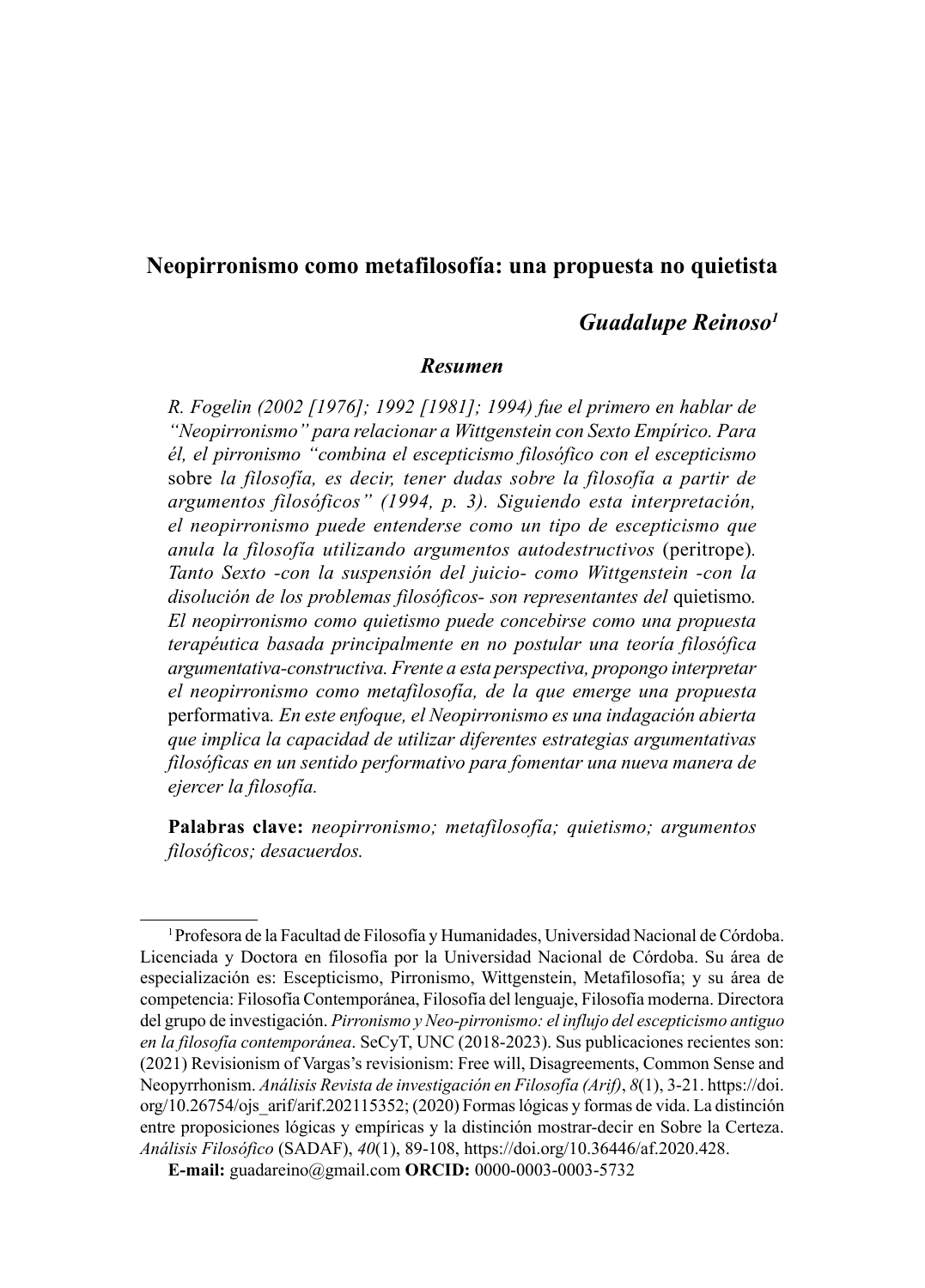## **NEOPYRRHONISM AS METAPHILOSOPHY: A NON-QUIETIST PROPOSAL**

#### *Guadalupe Reinoso*

Universidad Nacional de Córdoba. Secretaría de Ciencia y Tecnología (SeCyT), Argentina

#### **I. Neopyrrhonism as Quietism**

R. Fogelin (2002 [1976]; 1992 [1981]; 1994) was the first to speak of "Neopyrrhonism" to establish the link between Wittgenstein and Sextus Empiricus<sup>2</sup>. Its interpretation is based on the distinction between "philosophical scepticism" and "scepticism *about* philosophy" to present the differences between the Cartesian version and the version of the Sextus Empiricus. To Fogelin, Pyrrhonian scepticism, in Sextus Empiricus's version, uses "self-refuting philosophical arguments, taking philosophy as its target" (Fogelin, 1994, p.3). Pyrrhonism "combines philosophical scepticism with scepticism *about* philosophy, that is, to have doubts about philosophy on the basis of philosophical arguments" (Fogelin, 1994, p. 3). Although Fogelin admits there are differences between the two authors<sup>3</sup>, he thinks it

<sup>&</sup>lt;sup>2</sup> Although R. Watson had already proposed in 1969 the related strategy of Wittgenstein and Sextus Empiricus against metaphysics in favor of the public common world, (Cf. Watson, 1969). There are other ways of understanding Neopyrrhonism without connecting it to Wittgenstein. Especially in Latin American philosophers, it is assumed as a revitalization of pyrrhonian orientation to rethink current philosophical issues (see Smith & Bueno, 2016). On the other hand, there are non-sceptical readings of Wittgenstein (Crary, 2000; Cavell, 1976, 1979; Moyal-Sharrock & Brenner, 2005), and even anti-sceptical readings (see Coliva, 2010; Moyal-Sharrock, 2004a; Pritchard, 2005; Stroll, 1994).

<sup>&</sup>lt;sup>3</sup> Fogelin noted that in many of the passages of the second Wittgenstein exhibit a "pyrrhonian tone", there are others paragraphs that are difficult to reconcile. Thus, the philosophy of the later Wittgenstein, especially in the *Philosophical Investigations* and *On Certainty*, presents an oscillating position between a Neopyrrhonism and a distinctly nonpyrrhonian position. Particularly in the paragraphs of the latter writing devoted to exploring the idea of the "grounding" of language games and objective certainty. For Fogelin both aspects play a cardinal role in the philosophy of the second Wittgenstein delineating a style of thought that he describes as "a battle" between these two aspects (Cf. Fogelin, 1994, "Appendix B: Two Wittgensteins"). Another feature of this battle or oscillation is embodied in the "resistance to direct refutation". Thus he describes Wittgenstein's writing as complex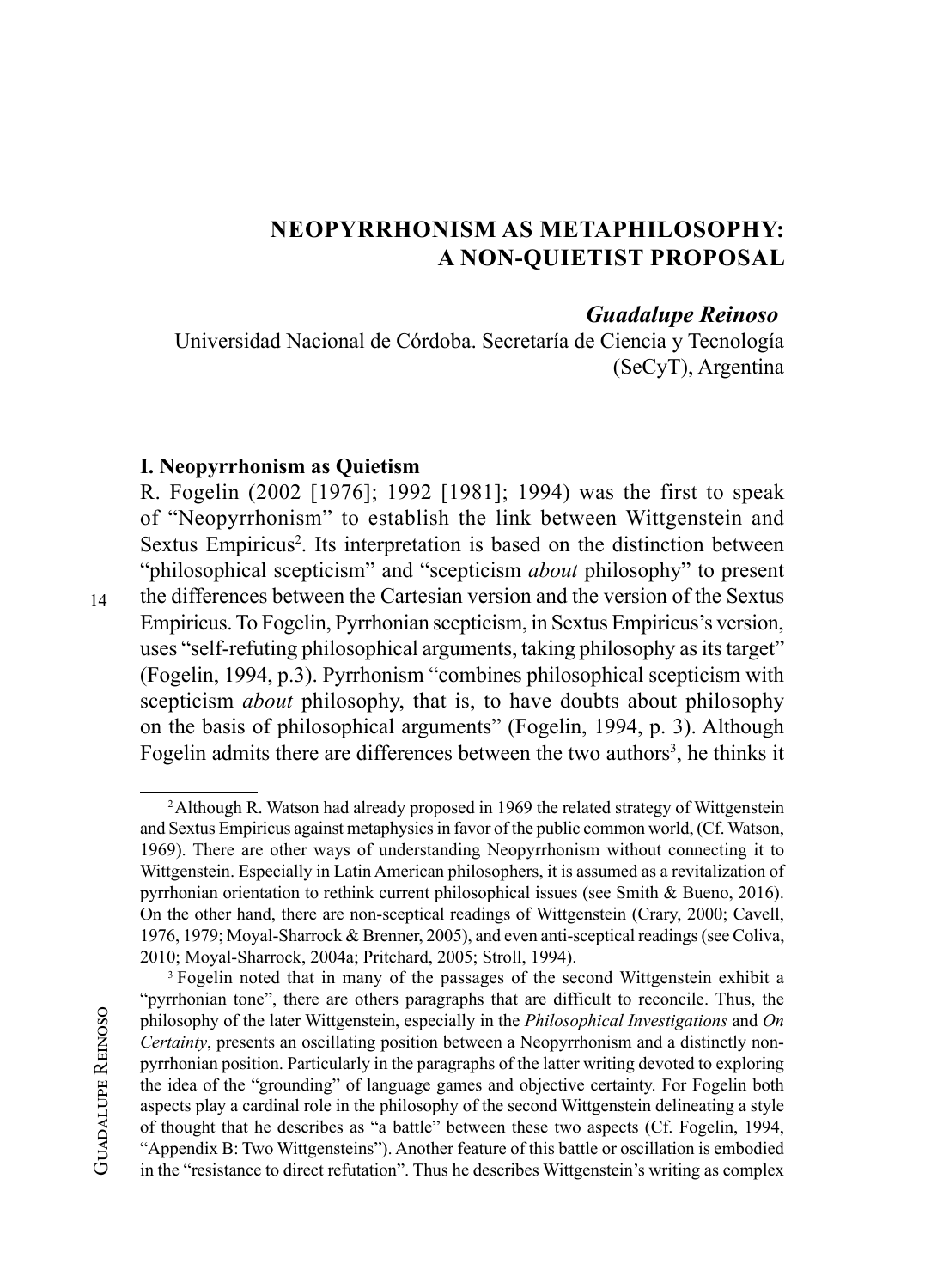is possible to establish a parallelism between them: "the ancient sceptics thought that a rational inquiry into reasoning would be self-destructive, whereas Wittgenstein held that a correct theory of meaning must, in the end, be seen to be meaningless" (Fogelin, 1992 [1981], p. 222). Thus, they both "recommended that we must go beyond their explicit statements and, in surmounting them, finally see the world aright" (Fogelin, 1992 [1981], p. 222).

In this way, the two proposals agree that "philosophy is not possible as a theoretical, discursive, or rational discipline", (Fogelin, 1992 [1981], p. 222). Fogelin brings Wittgenstein and the pyrrhonists closer since they share the same object and purpose. The object is dogmatic philosophy as it was traditionally practiced; their purpose, to eliminate it. While he distinguishes that the classical sceptics held that philosophical problems are, in principle, unsolvable, Wittgenstein claimed that they lacked meaning or significance. Beyond these differences, both would agree that philosophy does not bring progress –in theoretical terms- although it can bring peace or quietude (*ataraxia*) against dogmatic illnesses: rashness [PH I. 20, 177, 186; II. 21; III. 2, 280-1] 4 ; craving for generality [*Blue Book*; PI §116]; grammatical illusion [PI §110]. By interpreting traditional or dogmatic philosophy as diseases to be cured, philosophy becomes a therapeutic method<sup>5</sup>.

One possible interpretation that follows from this way of understanding Neopyrrhonism is that this kind of scepticism cancels philosophy using selfdestructive arguments (*peritrope*). This self-refuting character (*peritrope*) is vital to the pyrrhonian use of arguments or tropes, for like purgative drugs not only do they remove the humors from the body, but also expel themselves along with the humors, (Cf. PH I. 206-7). It is as a "philosophy

<sup>5</sup>For Fogelin: "Wittgenstein's methods represent an important advance over the techniques of the ancient sceptics, for their criticisms tended to be stereotyped, wooden, and external. Wittgenstein's techniques proceed from a profound understanding of the internal character of philosophical reasoning. To use one of his favorite metaphors, to untie a philosophical knot one must repeat all the original motions —but in reverse order", (Fogelin, 1992 [1981], p. 230).

and changing since, for Fogelin, the very aim of Wittgenstein's thought is complex and changing (Cf. Fogelin, 2006). For other methodological differences, see Reinoso, 2018. 4References to Sextus are made by placing PH [*Pyrrōneioi Hypotypōseis*] for *Outlines* 

*of Scepticism* and AM for *Adversus Mathematicos*, followed by the book number, stop and the line number after the citations. Annas and Barnes, *Outlines of Scepticism* (2000) will be used. There is a previous translation, the bilingual edition (Greek-English) of the works of Sextus made by R. G. Bury (1933). Bury divides the translation into four volumes: volume I (1933) *Outlines of Pyrrhonism* (PH I, II, III); volume II (1935) *Against the Logicians* (AM VII, VIII); volume III (1936) *Against Physicists* (AM IX, X) and *Against the Ethics* (AM XI); volume IV *Against the Professors* (AM I, II, III, IV, V, VI). In case Bury's edition is used, it will be properly indicated.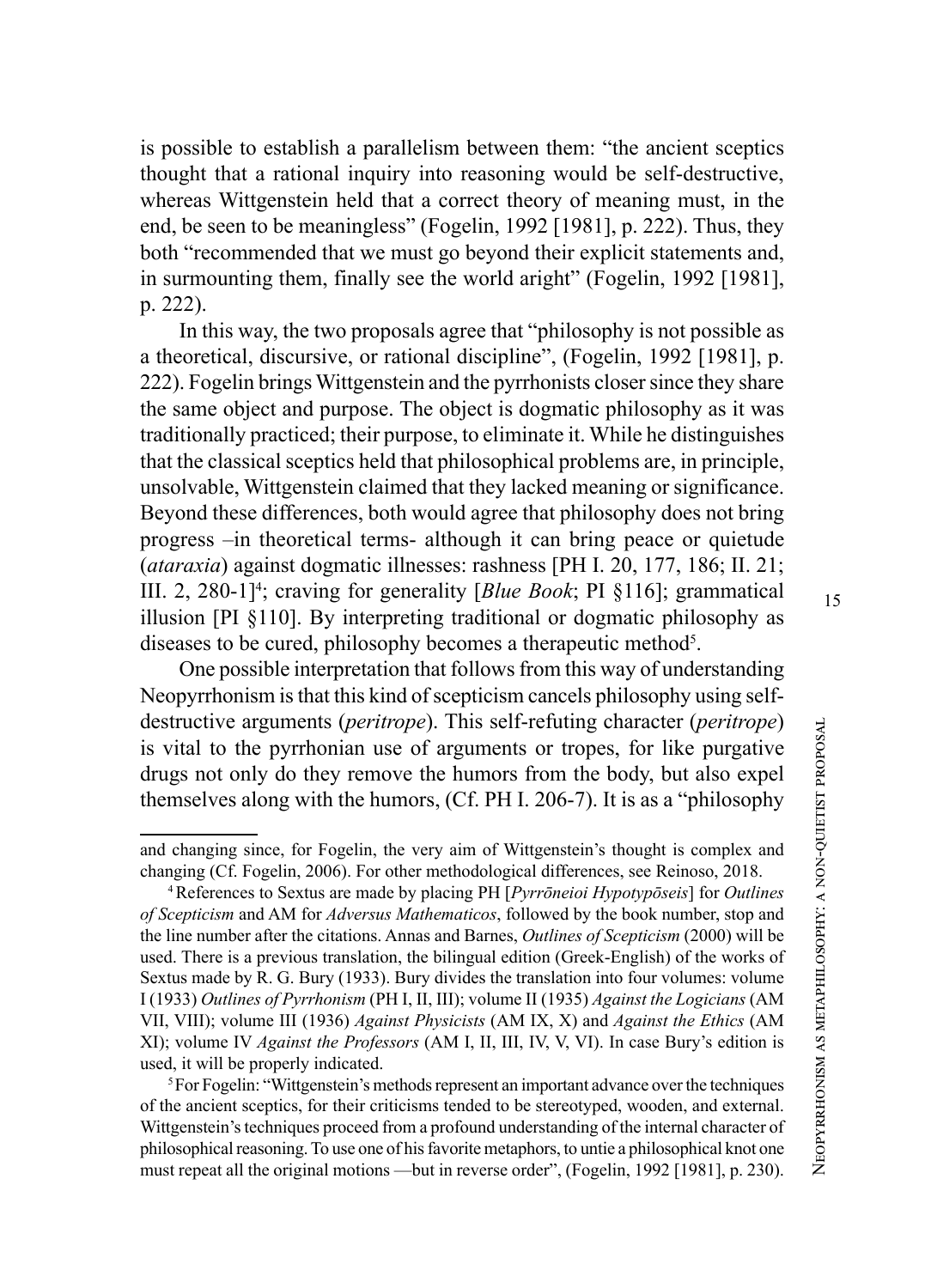to intend to abolish philosophy" (Fogelin, 1994, p. viii). Both Sextus -with his proposal of suspension of judgment- and Wittgenstein -with his idea of the dissolution of philosophical problems- are representatives of *quietism*.

In philosophy, quietism can be assumed as the view that involves avoiding substantive philosophical theorizing. In particular, it seeks to avoid postulating positive theses or dogmas and to develop constructive arguments. In the context of contemporary philosophy, quietism is directly related to a certain interpretation of Wittgenstein's work that emphasizes the therapeutic purpose of his proposal. In this interpretation, philosophy conceived of as an activity without substantive theses (Crary, 2000; McDowell, 2009; Wright, 1989; 1992; 2001<sup>6</sup>). Philosophy does not provoke any progress or modifications, as Wittgenstein states: "[Philosophy] leaves everything as it is", (PI §124). Then, this way of understanding philosophy seems to assume that philosophical problems or disagreements are irresolvable.

Taking these elements into account allows arguing that the earliest defense of philosophical quietism in the history of Western thought is found in the Pyrrhonian sceptics from the Hellenistic period's approach<sup>7</sup>. The pyrrhonists pursued quietude or imperturbability (*ataraxia*) through suspension of judgment (*epoché*) and abstinence from assenting to any

<sup>6</sup> McDowell warns that quietism has sometimes been understood only as a critical moment in Wittgenstein's philosophy. There would be another moment in which he elaborates substantial views against the theory of meaning, against certain theses in philosophy of mind, and so on. He settles: "It has acquired currency in readings in which Wittgenstein is complimented (a bit backhandedly) for uncovering a requirement, in connection with such topics as acting on an understanding, for substantive philosophy, which, however, in deference to a supposed antecedent commitment to quietism, he does not himself give. In a variant version of this tendency, Crispin Wright credits Wittgenstein with an 'official' quietism leaving room for the suggestion that, inconsistently with his 'official' stance, Wittgenstein actually at least adumbrates the supposedly needed substantive philosophy", (McDowell, 2009, p. 370). The proposal of this paper, against any variant of quietism, seeks to highlight the *performative* aspects present in Wittgenstein's philosophy. These non-quietist aspects do not imply a commitment to substantive thesis.

<sup>7</sup> Gutschmidt (2020) cautions: "Pyrrhonian scepticism is usually understood as a form of quietism, since it is supposed to bring us back to where we were in our everyday lives before we got disturbed by philosophical questions. Similarly, the 'therapeutic' and 'resolute' readings of Wittgenstein claim that Wittgenstein's 'philosophical practice' results in the dissolution of the corresponding philosophical problems and brings us back to our everyday life". Against this reading, he proposes to use Laurie Paul's notion of "epistemically transformative experience" to emphasize the idea that this practice can evoke transformative experiences. For that, both philosophies are thereby "able to yield a non-propositional insight into the finitude of the human condition" (p. 105). While I agree with going *beyond quietist* readings and I sympathize with the idea of "transformative experience", I will not focus on discussing the relationship between philosophy and ordinary life or common sense in this paper.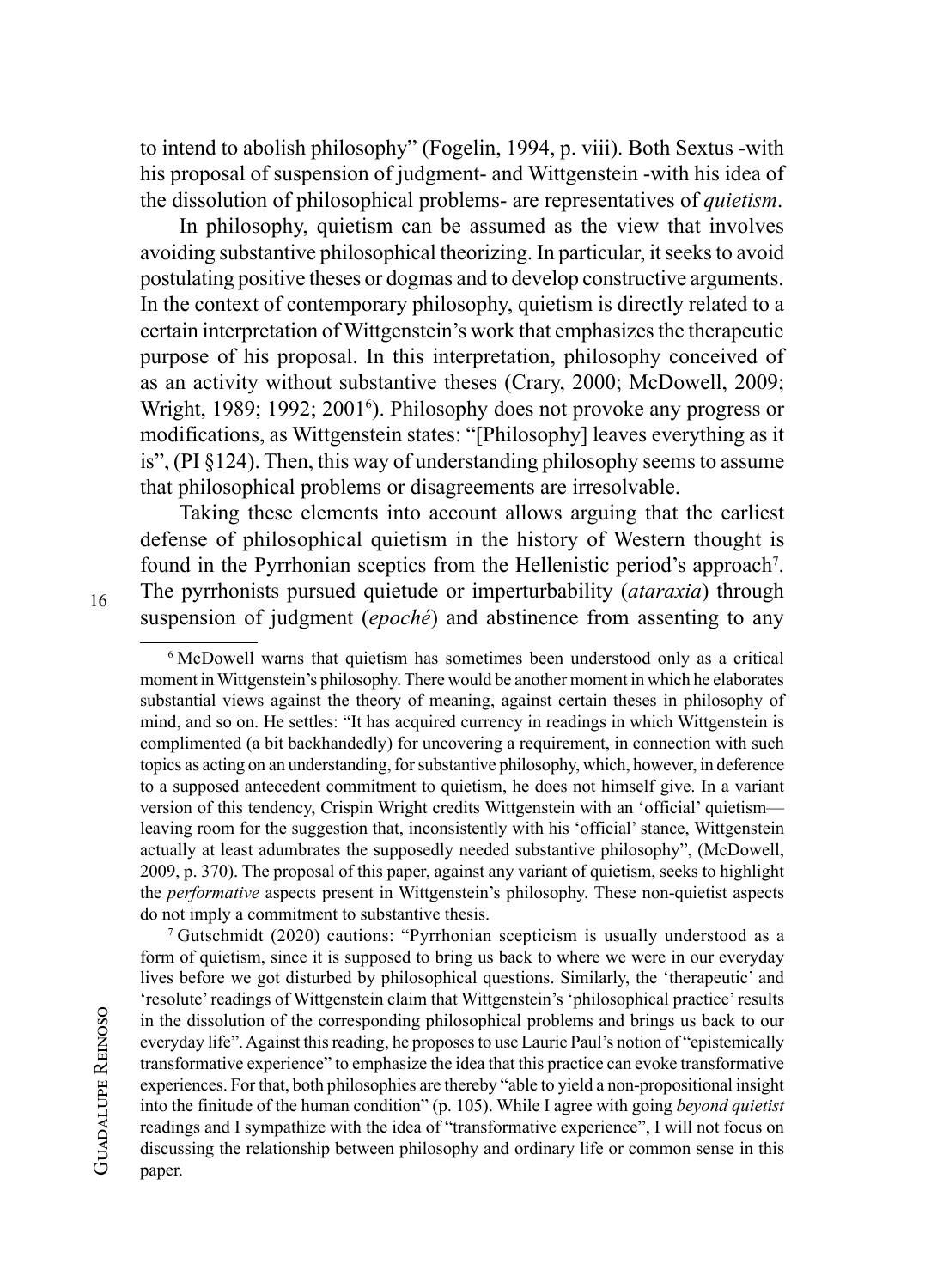philosophical thesis (*dogmas*). Recently, D. Pritchard (2020) has adhered to a wittgensteinian quietism and has argued that "help support the interpretation of Pyrrhonism as a perpetual inquiry" (p.1). Pritchard reviews a quietist reading of Wittgenstein focusing on two aspects: 1- philosophy as an activity rather than as a body of doctrine; 2- the general immunity from philosophical/sceptical criticism that our everyday practices exhibit. He is especially interested in how Wittgenstein's treatment of *hinge* commitments (*On Certainty*, 1969) can refine ideas about why certain commitments are immune to pyrrhonian sceptical tropes. From my reading, focusing on the *hinge* ones tends to favor an epistemological reading of Neopyrrhonism and to promote substantive opinions. In contrast to Pritchard's, I consider that Sextus Empiricus and Wittgenstein were not especially interested in epistemic issues as an aim; rather, they were interested in them as part of the questioning of the *foundationalist* pretentions exhibited by dogmatic philosophy. On the other hand, it is important to point out that this shared questioning does not imply understanding it as an equivalent between suspension of judgment and the dissolution of philosophical problems. This equivalence implies an anachronism, since in ancient pyrrhonism philosophical problems are not understood as linguistic problems. Thus Sextus Empiricus's purgative therapy is not direct to how philosophical problems are formulated, whereas Wittgenstein's linguistic therapy is directed primarily to the way in which philosophical problems are formulated 8 .

Moreover, Neopyrrhonism as quietism can be understood as a proposal in which an argumentative-constructive philosophical theory is not postulated and philosophical problems or disagreements are irresolvable. Through the medical metaphors of purgatives used by Sextus, pyrrhonian quietism provides the first combination of a therapeutic approach to philosophizing with an anti-theoretical stance. This way of understanding the proposal stresses the critical –purgative- aspect of the use of arguments and tropes. This form of quietism must face the accusation of self-refuting -for using arguments to its non-theorizing proposal. In Sextus, this problematic seems to be related to the use of tropes to provoke a complete suspension of judgment that cancels philosophy since no philosophical disagreement can be resolved. On the other hand, the problem of disagreement is crucial in Wittgenstein's philosophical approach. In fact, he seems to understand that philosophical disagreements are based on linguistic misunderstandings, on illusions, on nonsense. In several passages he shows the limits of argumentation to offer reasons or answers to these problems. In contrast, to face certain<br><sup>8</sup> For a more detailed analysis of these differences, see Reinoso, 2018.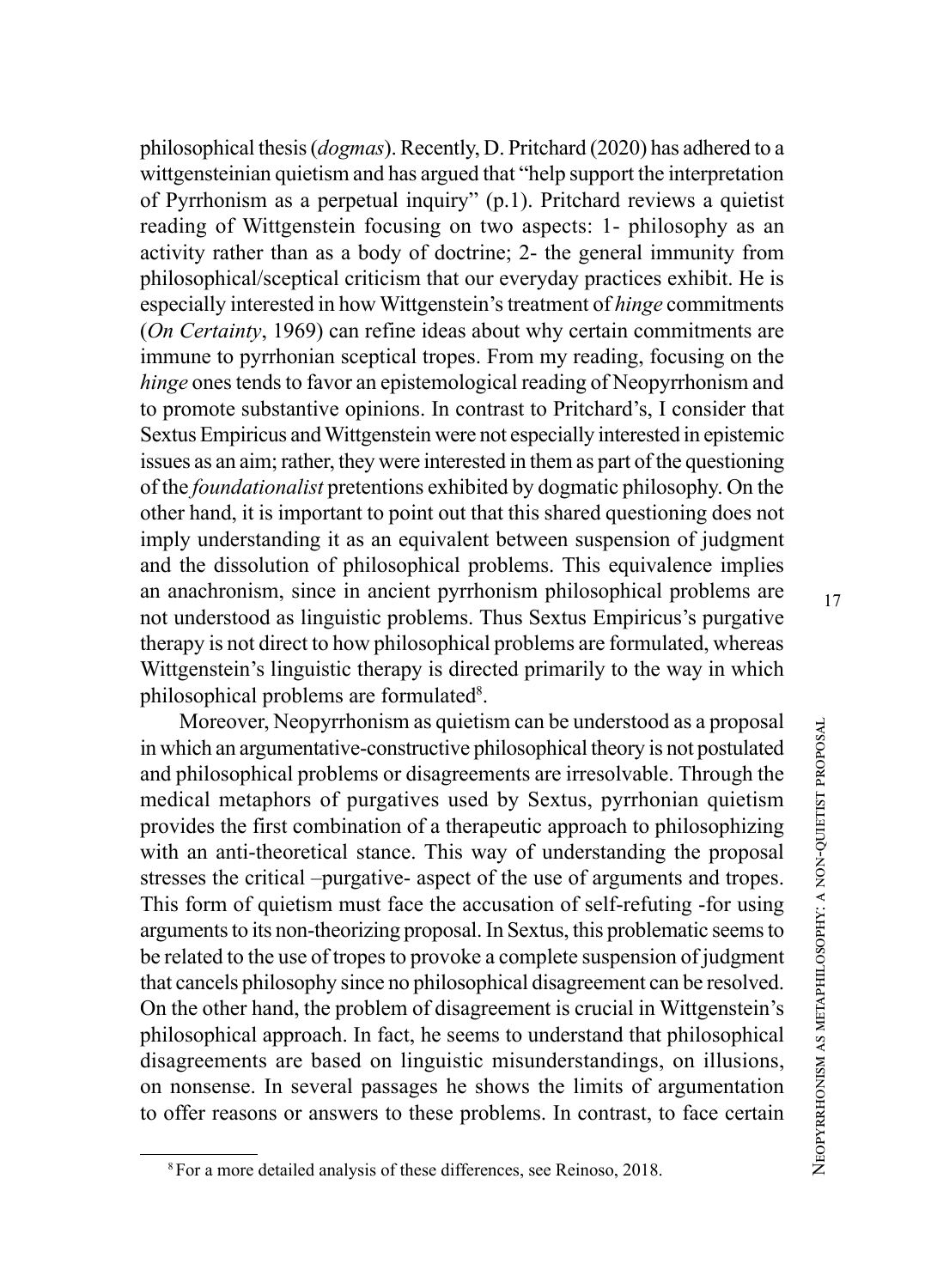extreme disagreements, he seems to opt for persuasive strategies rather than argumentative ones in order to *convert* the other person. Setting the limits of argumentation, it is plausible that Wittgenstein considers philosophical disagreements as irresolvable, too.

This challenge appears in various forms in the work of the two authors. In Sextus, philosophy seems to be canceling because suspension of judgment is global and philosophical disagreements are irresolvable. In Wittgenstein, philosophy seems to assume only a role of detecting philosophical nonsense, after which there is no possibility of resolving philosophical disagreements. As a result, philosophy does not represent any kind of progress. Under this description, a quietist reading may be favored. Against this reading is that I offer an alternative metaphilosophical approach.

I consider my metaphilosophical proposal is closer to the idea of an open inquiry that assumes philosophy is an argumentative activity –in an enriched sense- that asks about philosophy itself; its methods; its limits; its relation to life, to basic social commitments, to ordinary linguistic uses, etc. To support my metaphilosophical reading, I will offer, in what follows, an alternative interpretation of disagreements and argumentative practices.

18

## **II. Philosophical Disagreements: Persuasive Argumentative Practices**

In 1985 Robert Fogelin published a short article "The Logic of Deep Disagreements", in which he sets out the concern for the place of argumentation when profound disagreements that have no apparent resolution arise. Inspired by a series of paragraphs from Wittgenstein's *On Certainty*, he first establishes the conditions for "the language of argumentation" understood as the exchange of *compelling grounds*<sup>9</sup> (*zwingende Gründe,* OC §243) or proper reasons. Fogelin concluded that this exchange can only occur when there is a common background of widely shared beliefs, preferences and agreement on procedures for resolving disagreements. Unlike normal contexts of argumentative exchange, abnormal contexts are those in which argumentative exchange becomes impossible. Argumentation is not possible due to the fact that the abnormal context does not have this prior and shared background. Fogelin called these cases "deep disagreements" and describes them as disagreements that have no possibility of rational resolution. Once again he turned to Wittgenstein to conclude that the only way to combat

**GUADALUPE REINOSO** Guadalupe Reinoso

<sup>&</sup>lt;sup>9 "</sup>Arguing is the process of producing these compelling grounds. But to be compelling grounds must be true or at least thought to be true and, together with other accepted propositions, lend adequate support to the claim to be established. Thus arguing, i.e., engaging in an argumentative exchange, presupposes a background of shared commitments" (Fogelin, 2005 [1985], p. 6).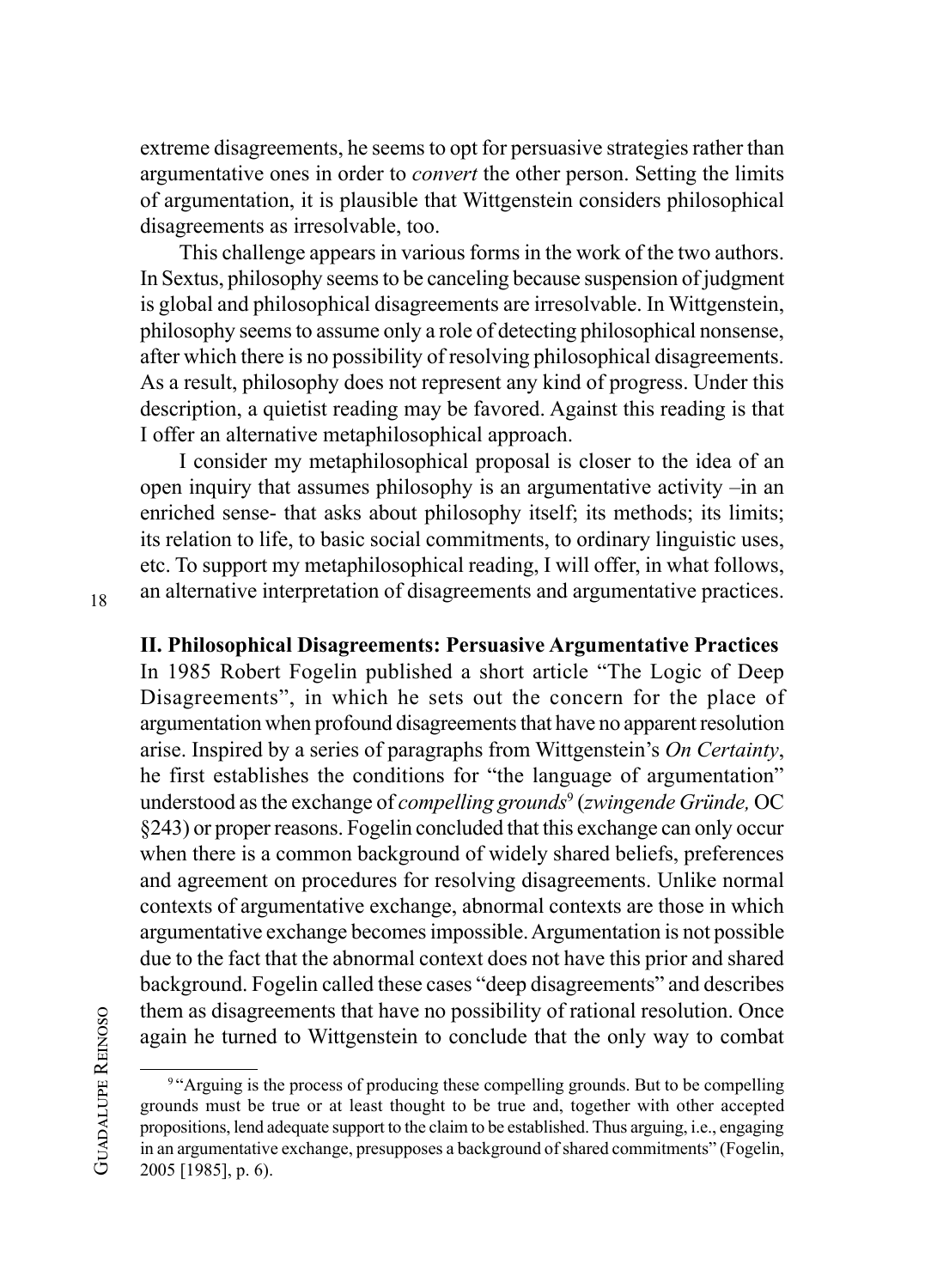deep disagreements is persuasion, understood as a set of non-argumentative and non-rational techniques.

Curiously, Fogelin does not seem to connect this Wittgenstein-inspired perspective on disagreement with his readings on pyrrhonism. It is wellknown that the problem of disagreement is a vital matter in Sextus's philosophical proposal; in fact, in the *Outlines of Scepticism*, he signals: "scepticism is an ability to set out oppositions among things which appear and are thought of in any way at all, an ability by which, because of the equipollence in the opposed objects and accounts, we come to suspension of judgment" (PH I. 8). Straightaway, he points out: "by 'opposed accounts' we do not necessarily have in mind affirmation and negation, but take the phrase simply in the sense of 'conflicting accounts'. By 'equipollence we mean equality with regard to being convincing or unconvincing: none of the conflicting accounts takes precedence over any other as being more convincing" (PH I. 10). In Agrippa's Five Modes -a synthesis of the modes (or *tropes*) of suspension of judgment- establish disagreement is the first one: the mode deriving from dispute [or the mode of disagreement] (…) "we find that *undecided* dissension [*anepikriton stasin*]<sup>10</sup> about the matter proposed has come about both in ordinary life and among philosophers. Because of this we are not able either to choose or to rule out anything, and we end up with suspension of judgment" (PH I. 166). With these indications of disagreement, pyrrhonians understand that, in our dialectical practices of arguing, it is not easy to find a criterion that settles the dispute. The question of not finding criteria is to be connected to the particular contexts in which disagreement arises.

Some interpreters have used the term "sceptic's net" (PH I. 170-7; Cf. Barnes, 1990) to refer to the modes (especially referring to Agrippa's synthesis) as a closed and definitive system that inevitably leads to suspension of judgment. This implies any possibility of resolving disagreements; thus, of canceling any further inquiry. Then, Pyrrhonism would be a variant of dogmatic (negative) scepticism (Cf. Bett, 2019; Bueno, 2013; Powers, 2010). Powers challenges this dogmatic reading of disagreement. To Powers, Sextus presents his tropes or modes "as a loose system within which each sort of mode has a specific function to fulfill in advancing the aims of pyrrhonian scepticism" (Powers, 2010, p. 157). According to Bett, Powers's proposal is an attractive way of understanding Agrippa's first mode: an *anepikritos*

<sup>10</sup> Bury (1933) translates *anepikriton stasin* as "interminable conflict"; Annas and Barnes (2000) as "undecidable dissension". We follow Nathan Powers (2010), who chooses the term "*undecided* dissension" to highlight that those involved in the dispute cannot be party and judge at the same time.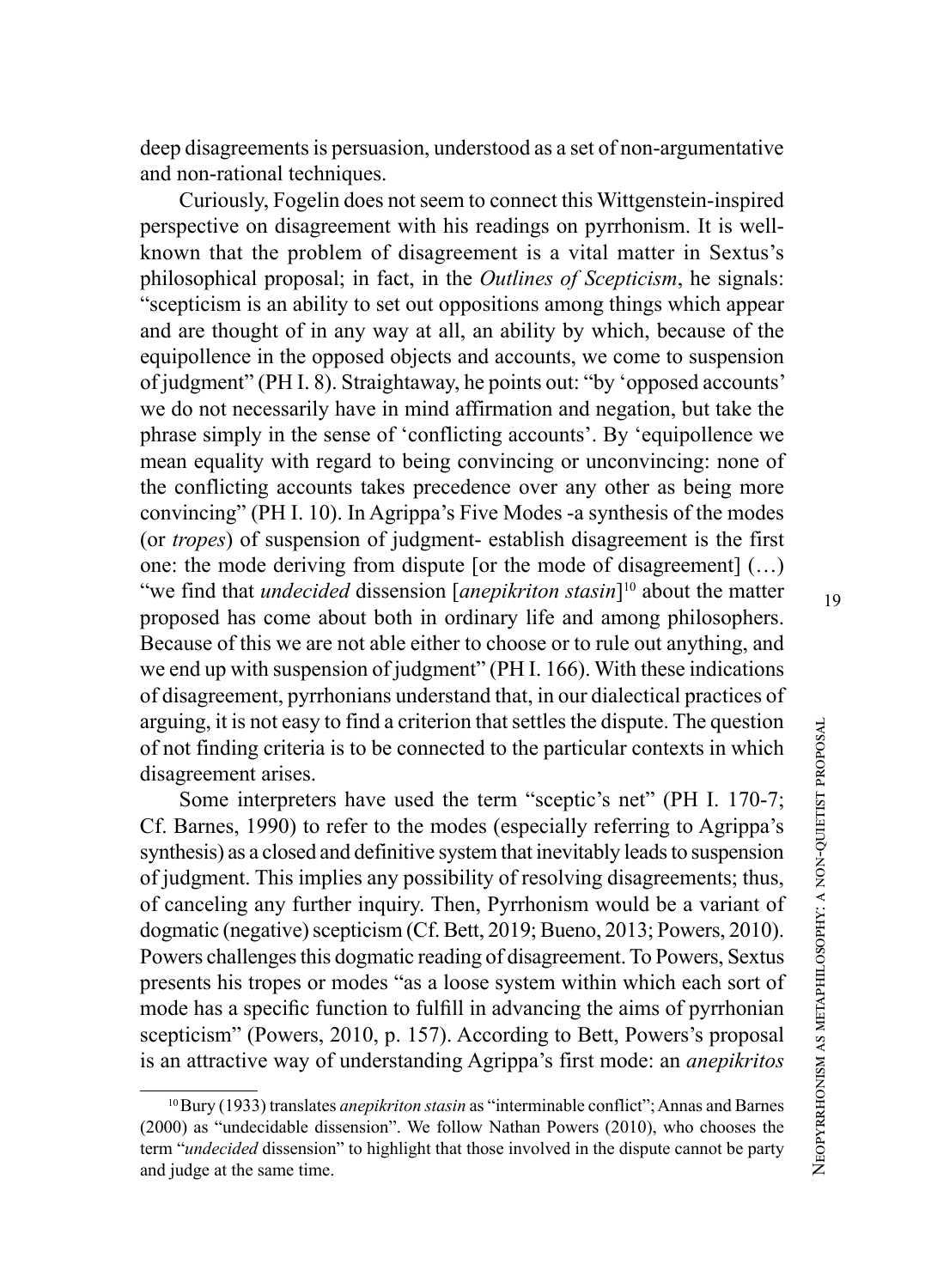dispute is one with no arbitrator (*epikritês*), as everyone is a party to the dispute, (Cf. Bett, 2019, p. 119). Moreover, this way of looking at the trope "based on discrepancy" or "deriving from dispute" (PH I. 164) suggested by Powers articulates better with Sextus's idea of pyrrhonism as an openended inquiry: "Scepticism is an ongoing activity; suspension of judgment is generated again and again, on one topic after another, by an ever-renewed exercise of the sceptical ability" (Bett, 2019, p. 124; Cf. Bueno, 2013). This interpretation seems to be in harmony with textual evidence that Sextus himself offers when he establishes suspension of judgment -on past and present matters- in an open-ended manner (PH I. 193, 197, 202-3). In an *undecided* disagreement, neither participant in the dispute has any reason to convince the other for the time being. Therefore, neither is justified in keeping the disputed beliefs. That is why disagreements should not be dogmatically assumed as irresolvable but as undecidable. From my reading, Wittgenstein complements this approach to *undecided* disagreements by providing tools to establish, firstly, what kind of disagreement we are facing.

20

The question of disagreement is present in the different stages of Wittgenstein's philosophy; especially, in his second philosophy. Its approach is to try to clarify what kind of disagreements we face and what place reasons and arguments have in addressing them. Just to mention a few different kinds of *undecided* disagreement, we can distinguish the following: disagreements about rituals (in *Remarks on Frazer's Golden Bough*, 1931/1936), disagreements between believers (in *Lectures on Religious Belief*, 1938), disagreements about philosophical debates (*in A Lecture on Freedom of the Will*, 1939), disagreements between cultures or forms of life (in *On Certainty*, 1951). Wittgenstein's treatment of each different kind of *undecided* disagreement shows that each can have distinct functions: change of beliefs, change of attitudes, knowledge of other belief systems, improvements of one's own position, etc. This shows, in turn, that Wittgenstein's linguistic therapy does not assume nonsense as the source of all kinds of disagreements. This new way of "seeing" disagreements that emerges from this philosophical treatment is one of the performative aspects that I am interested in pointing out with my metaphilosophical proposal.

From my reading, Fogelin takes only disagreements between cultures or forms of life (*On Certainty*) as a model of "deep" –irresolvabledisagreement in which there seems to be no room for argumentation. The limit in argumentation gives rise to persuasive "conversion" (OC §612) that would not be based on an argumentative exchange. Apparently, this is in harmony with the distinction Wittgenstein made early in *Lectures on Aesthetics* (1938) between argumentation and persuasion. This distinction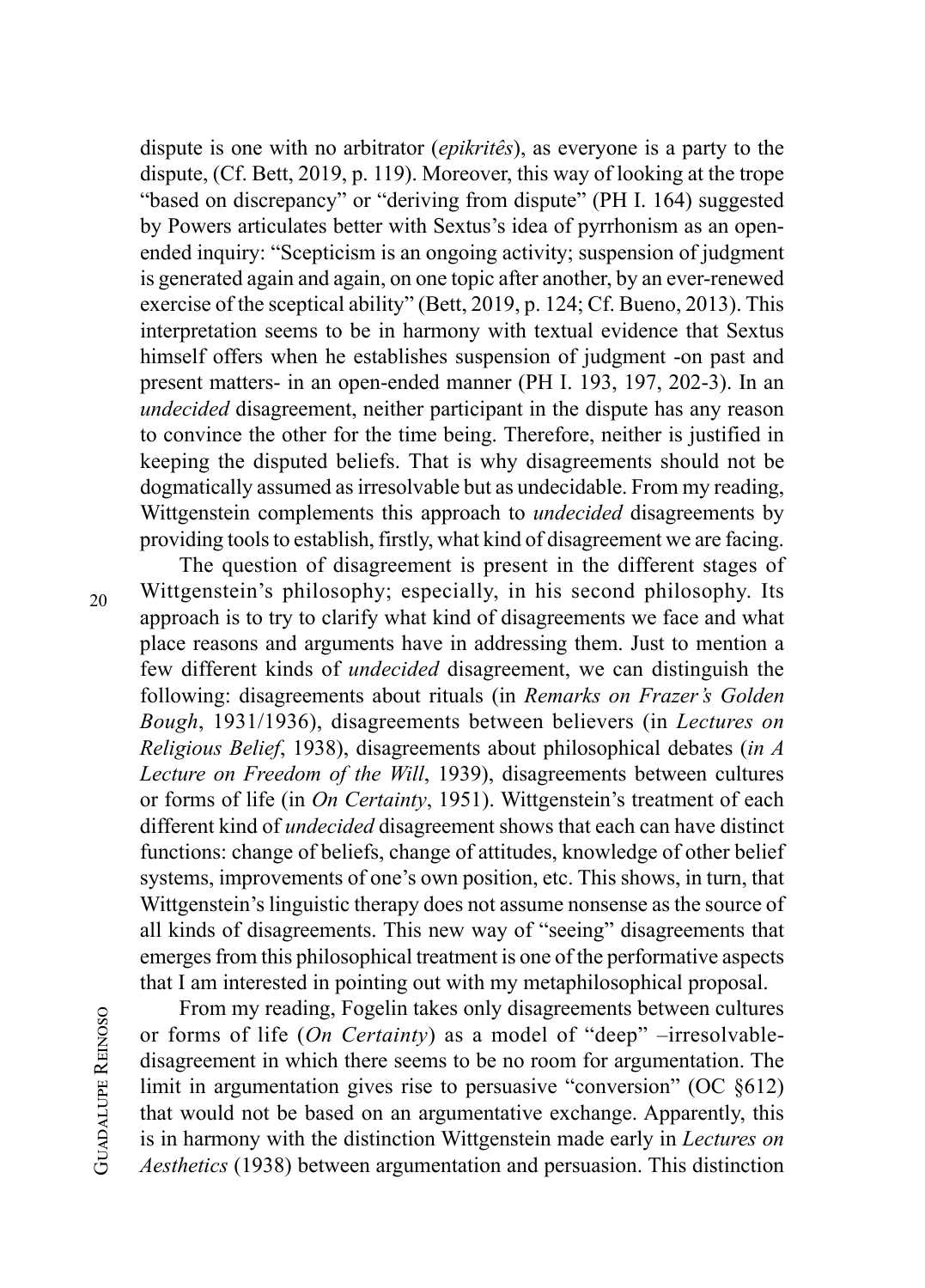is usually associated with the idea that *seeing differently* as a changing of attitude often requires non-argumentative strategies. The reason for this is that a different seeing is understood to be more linked, in Wittgenstein's terms, a difficulty of the will, than of the intellect (Cf. Wittgenstein, 2005, p. 300e). Fogelin assumed that, because they are not argumentative, these persuasive strategies are not rational either. From my metaphilosophical and performative reading of Neopyrrhonism, neither Sextus nor Wittgenstein assume a rejection of all kinds of philosophical argumentation or adopt irrational strategies. Rather, they question the power of resolution that argumentation, which is structured under the logical principles of dogmatic philosophy, has. Understanding disagreements in terms of undecidable, and not in unsolvable or irresolvable terms (Cf. Machuca, 2013), emphasizes the importance of training argumentative practices, therefore not abandoning them. It is also related to the fact that disagreements are not dogmatically assumed as irresolvable, but as undecidable. This interpretation of disagreements allows us to continue arguing in different ways. Moreover, not building philosophical theories does not mean denying that argumentative practice helps to understand what disagreements are based on, to face new dogmatism that may appear, to restrain a certain rashness in the ways of reasoning, to recognize the misunderstandings and illusions that arise from the way philosophical problems are formulated, and so on.

From my reading, both authors give rise to what Nussbaum (1986) called *therapeutic arguments*. Assuming argumentation in this broader and more enriched way allows us to understand that the therapeutic aspect is not linked to the cancellation of philosophy but to the idea that sceptical philosophy, unlike dogmatic philosophy, is an open-ended inquiry. This on-going inquiry allows for a change in one's own point of view from a persuasive argumentation. This is one of the performative aspects I am interested in emphasizing.

### **III. Philosophy as an On-going Inquiry: Performative Practices**

If we go back to the ancient sceptical sources, we can discover that the use of tropes does not exclude the use of persuasion; rather, it combines the use of strictly logical arguments with arguments that do not follow that rigidity. Sextus Empiricus closes *Outlines of Scepticism* by indicating that

Sceptics are philanthropic and wish to cure by argument, as far as they can, the conceit and rashness of the Dogmatists. Just as doctors for bodily afflic tions have remedies which differ in potency, and apply severe remedies to patients who are severely afflicted and milder remedies to those mildly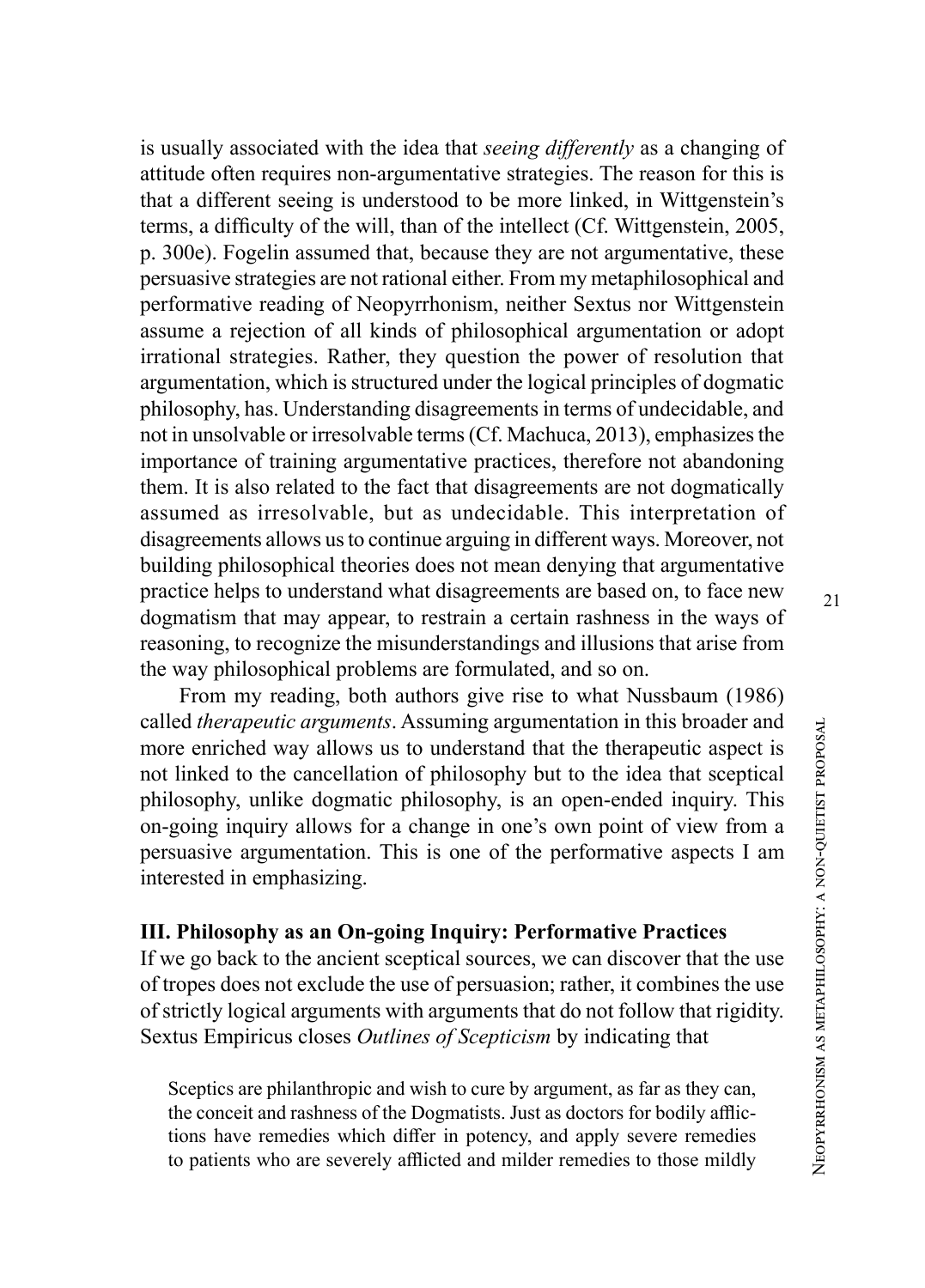afflicted, so Sceptics propound arguments which differ in strength - they employ weighty arguments, capable of vigorously rebutting the dogmatic affliction of conceit, against those who are distressed by a severe rashness, and they employ milder arguments against those who are afflicted by a conceit which is superficial and easily cured and which can be rebutted by a milder degree of plausibility. This is why those with a Sceptical impulse do not hesitate sometimes to propound arguments which are sometimes weighty in their plausibility, and sometimes apparently rather weak. They do this deliberately, since often a weaker argument is sufficient for them to achieve their purpose [PH III. 280-81].

From a revitalization of ancient scepticism, Neopyrrhonism understands that undecidable disagreements can fulfill a propaedeutic and performative function as they are not reduced to a model that understands them only in terms of refutation. From Neopyrrhonism as metaphilosophy, undecidable disagreements and the argumentative exchange they provoke can be assumed as an opportunity to understand our own position better, to clarify our own and others' weaknesses and prejudices, to get to know other belief systems or cultures, among others. By contrast, disagreements admit the partial revision of initial points of view. Rescuing this performative function of disagreements is only possible if we do not reduce them to a combative clash and if our argumentative practices are understood in an enriched way. Thus, Neopyrrhonism as metaphilosophy is a philosophical orientation that advocates the creative use of persuasive argumentative practice. Consequently, it does not understand that the only goal in facing disagreements is to definitively refute the opponent but to generate a performative change in how participants think of disagreements and in the challenges that are generated.

These dynamic and performative elements allow another interpretation of Neopyrrhonism, different from quietism. Neopyrrhonism could be understood as a metaphilosophical proposal. In this sense, "scepticism *about* philosophy" implies a philosophical and *performative* reflection *on* philosophy using different argumentative strategies. The preposition "about" does not involve the assumption of two different levels or orders of reflection; instead, it only indicates the aim or purpose of philosophical reflection in both authors. In fact, Sextus and Wittgenstein examine the limits, scopes and methods of philosophy by doing philosophy. This practice operates performatively in the person who exercises it. Neopyrrhonism as metaphilosophy is an open-ended inquiry that implies the ability of using different philosophical argumentative strategies in a performative sense to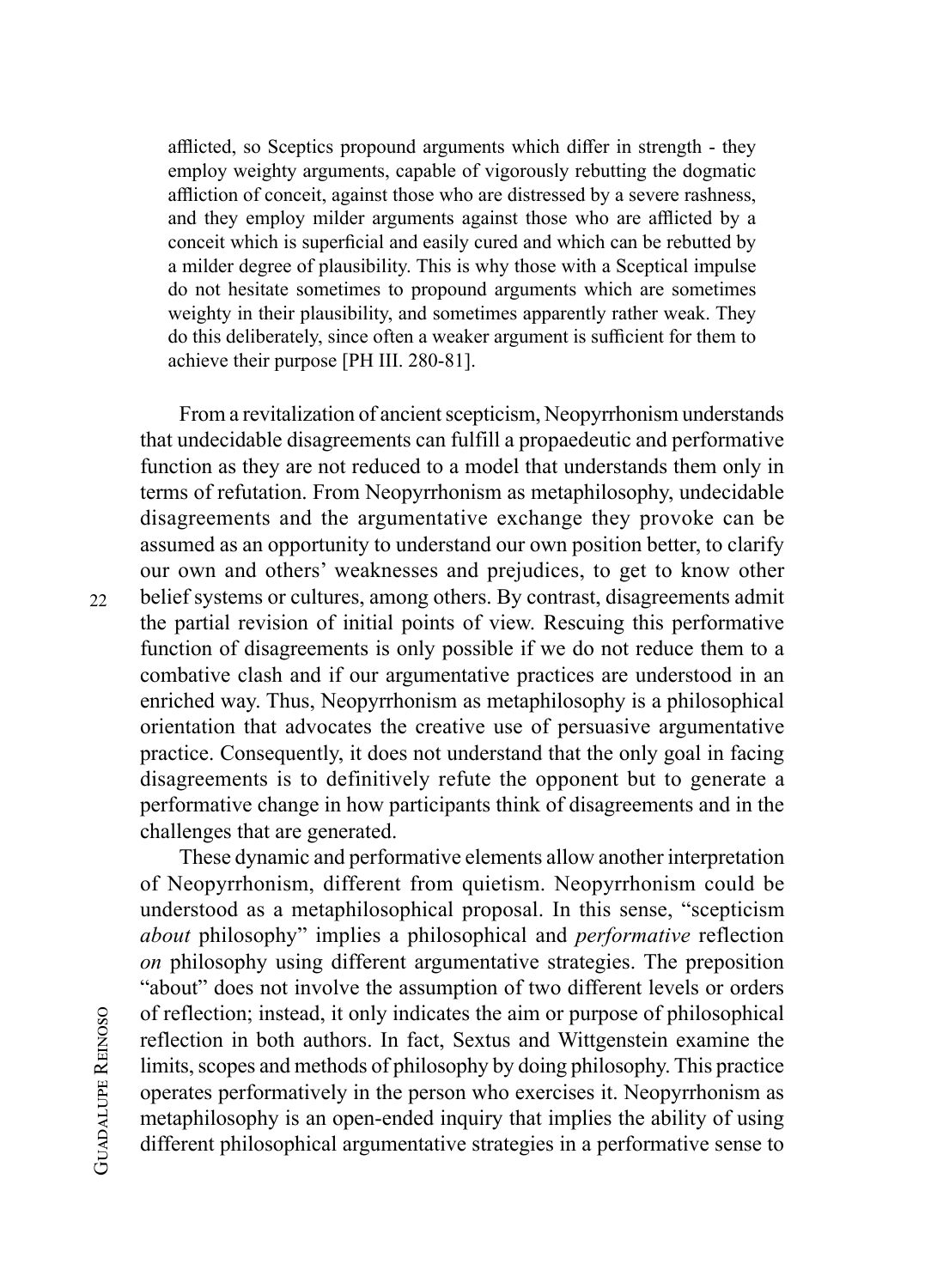encourage a new way of exercising philosophy. This way of interpreting the Pyrrhonian and Wittgensteinian legacy is not only more faithful to the interests of the authors but also allows for the development of a contemporary Neopyrrhonic philosophy *.*

In order to develop this proposal, I should clarify what I mean by metaphilosophy and how I can use this contemporary term to talk about an antique philosophy as Sextus's. As a technical term, metaphilosophy was coined by Lazerowitz in 1940 to refer to "a special kind of investigation which Wittgenstein had described as one of the 'heirs' of philosophy. The method of investigation consisted in translating philosophical statements back into the verbal idiom", (Reese, 1990, p. 28). In Reese's reconstruction of Lazerowitz's position, the prefix "meta" means "beyond": "metaphilosopher goes beyond philosophy, dissolving philosophical statements back into those of ordinary language" (Reese, 1990, p. 28). His proposal is "in" philosophy in the sense that it operates on material which he calls philosophical; it is "beyond" philosophy in the sense that it dissolves that material from the outside; and it is "about" philosophy because it makes a judgment about the entire philosophical enterprise, (Cf. Reese, 1990, p. 29). Lazerowitz takes based his position in Wittgenstein's paragraph from PI §116: "What we do is to bring words back from their metaphysical to their everyday use". This literal interpretation has risks and could reduce philosophy to ordinary language, or considers common sense has the answers to philosophical questions (as G. E. Moore thought). However, in PI §121, Wittgenstein explicitly declares: "One might think: if philosophy speaks of the use of the word 'philosophy' there must be a second-order philosophy. But it is not so: it is, rather, like the case of orthography, which deals with the word 'orthography' among others without then being second-order". In PI §122, he presents the idea of a *perspicuous representation* (*übersichtliche Darstellung*) that "produces just that understanding which consists in 'seeing connections' (…) Hence the importance of finding and inventing intermediate cases". This last point -about offering new cases, refreshing analogies, creating examples- emphasizes performative aspects. Related to this, Wittgenstein tells us that they can involve "a new way of looking at things (…) As if you had invented a new way of painting; or, again, a new metre, or a new kind of song", (PI §401). Not only does the persuasive use of argumentation involve winning a debate or dispute but it also makes the own reasons offered to support one's own ideas that are being debated transparent (seeing clear).

From my view, this "new way of looking -or seeing" implies a modification, a revision, a change in the way of understanding the problem,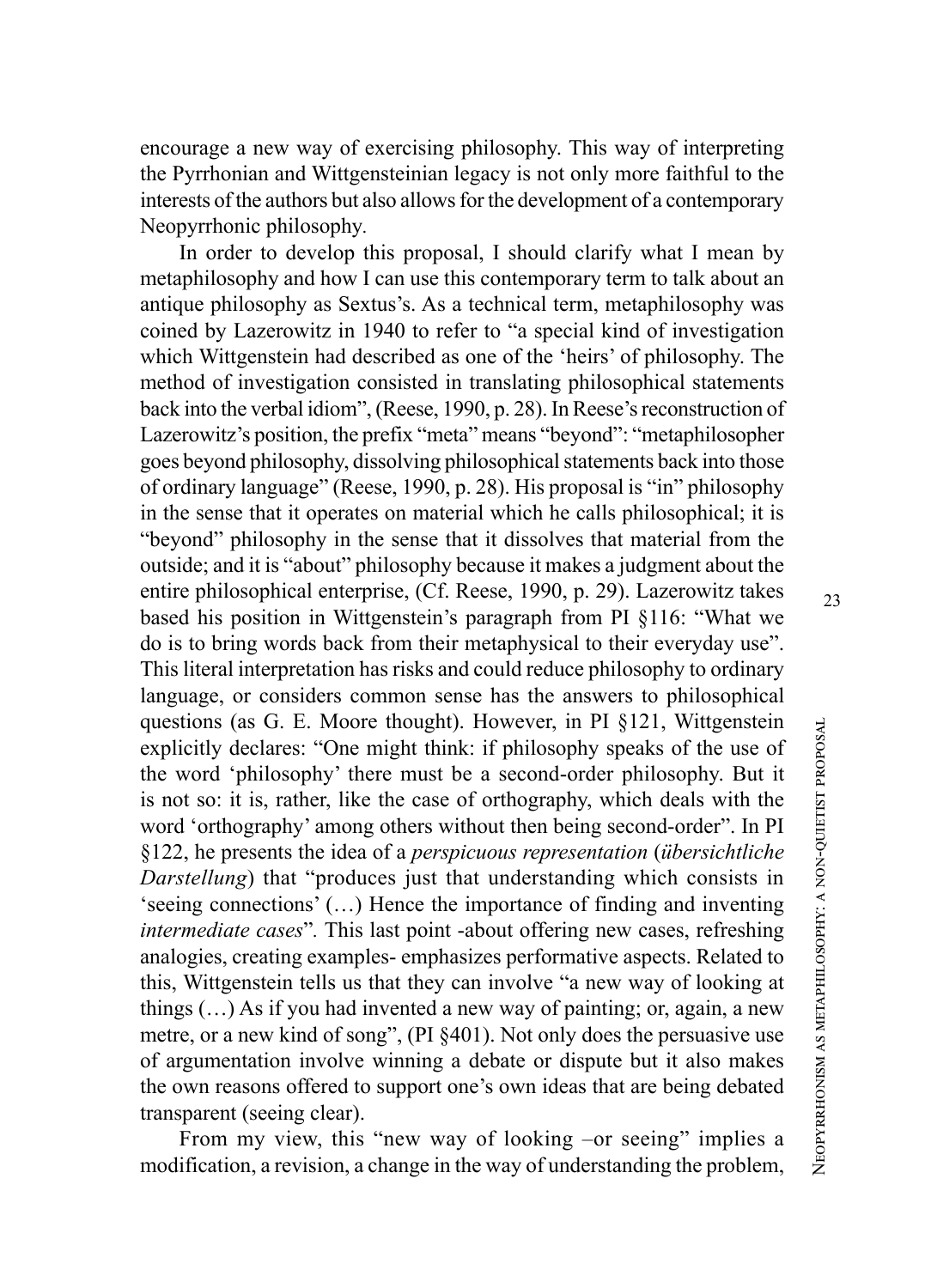the question, etc. This performative aspect is related to the reflection Wittgenstein does in *Big Typescript* about philosophy: "difficulty of Philosophy is not the intellectual difficulty of the sciences, but the difficulty of a change of attitude and will: work on philosophy is actually closer to working on oneself; on one's own understanding. On the way one sees things", (Wittgenstein, 2005, p. 300e). He later points out: "one keeps hearing the remark that philosophy really doesn't make any progress, that the same philosophical problems that occupied the Greeks keep occupying us. But those who say that don't understand the reason it must be so", (Wittgenstein, 2005, p. 312e). In a *family resemblance*, Sextus presents his philosophical orientation from the close link between suspension of judgment and the "curing" of dogmatists' rashness. Philosophical uses of argumentations and persuasions, which "differ in potency", have the therapeutic purpose "of vigorously rebutting the dogmatic affliction of conceit, against those who are distressed by a severe rashness" [PH III. 280].

In so doing, metaphilosophy is a way of offering arguments to rethink about philosophy as a part of doing philosophy. This approach highlights the non-theoretical aspects of philosophy, and emphasizes the view that assumes it as an ability, as an activity. As Cavell says: "philosophy is one of philosophical own normal topics" (1976). However, stressing aspects such as rashness and dogmatic anxiety, the limits of argumentation, the use of persuasion so that a certain kind of conversion can take place may offer a misconception of metaphilosophy. From my proposal, Neopyrrhonism as metaphilosophy does not aim to show that philosophy ultimately operates on a basis of emotional or temperamental preferences that cannot be justified argumentatively.

## **IV. Metaphilosophy and Subjective Attitudes: A Non-Psychologist Approach**

In R. Double's (1996) reflection about the free will problem as a problem in Metaphilosophy, "by a *metaphilosophy* I mean a view of what philosophy is what philosophy can do, and, especially, what philosophy is *for*" (p. 3). This allows him to offer a description of the limits of argumentation in this philosophical debate:

no matter how impressive an argument for a philosophical position may be, that argument can always be stalemated. For this reason, anyone who argues for any philosophical position needs to ask why philosophical problems remain so completely intractable despite the efforts of many of the ablest thinkers in the history of philosophy (…) Because our free will theo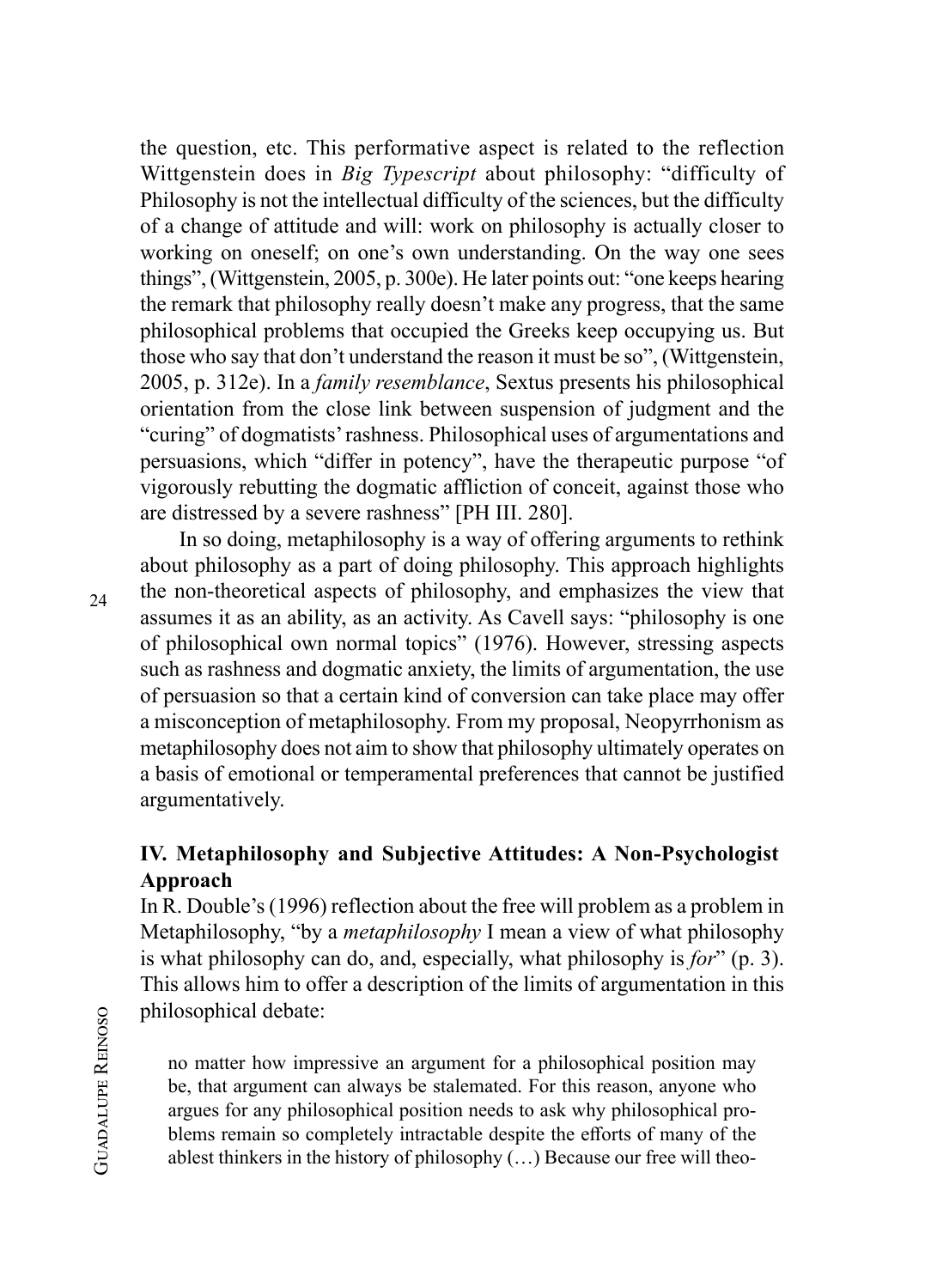ries depend on *these non-objective, psychologically driven views*, it turns out that no free will theory can be shown to be more reasonable than its competitors (...) Thus, no solution to the free will problem could be shown to be correct (…) because the selection of a viewpoint from which to appre ciate the strength of a free will theory depends on our *non-truth-valued desires*, (my italic, Double, 1996, pp. 3-4).

Wittgenstein discussed some aspects of the free will philosophical debate in *A Lecture on Freedom of the Will* (1939, published in 1989). In this text, Wittgenstein reviewed the ways of considering human actions and decisions: free or not free. Wittgenstein's methodological strategies consisted of situating concepts in their contexts of use in order to dispel the confusions that are generated by confusing or mixing contexts (for example, logical necessity with causal necessity). On the other hand, these clarifications make it possible to understand that the uses of concepts are not fixed; they depend on contexts that we should identify. However, understanding that these concepts do not have a univocal sense, definition or ultimate justification makes it possible to analyze them, modify them, understand them better, refine their uses, dissolve confusions, etc. In other words, there are different clarifications that imply modifications in the way of seeing philosophical concepts and problems. These modifications are the performative aspects I refer to.

A part of Wittgenstein's methodological recommendations consists in analyzing the deep grammar of the everyday and effective uses of our concepts. Understanding how we group together (analogies) elements that should be separated, or separate what should be together through these uses allows us to detect certain linguistic confusions which explain the fascination for certain philosophical nonsenses. Describing how this deep grammar of our daily uses works also allows us to identify the origin of these confusions. In the context of the free will debate, Wittgenstein suggested: "It seems as if, if you're very strongly impressed by responsibility which a human being has for his actions you are *inclined* to say that these actions and choices can't follow natural laws. Conversely, if you are very strongly *inclined* to say that they do follow natural laws, then I can't be made responsible for my choice. This, I should say, is a fact of *psychology*", (my italic, Wittgenstein, 1989, p. 90). Some interpreters think that this opinion is close to James's viewpoint about the role that temperament plays in our philosophical choices. In the first part of *Pragmatism*, James claims: "The history of philosophy is to a great extent that of a certain clash of human temperaments". To him: "temperament is no conventionally recognized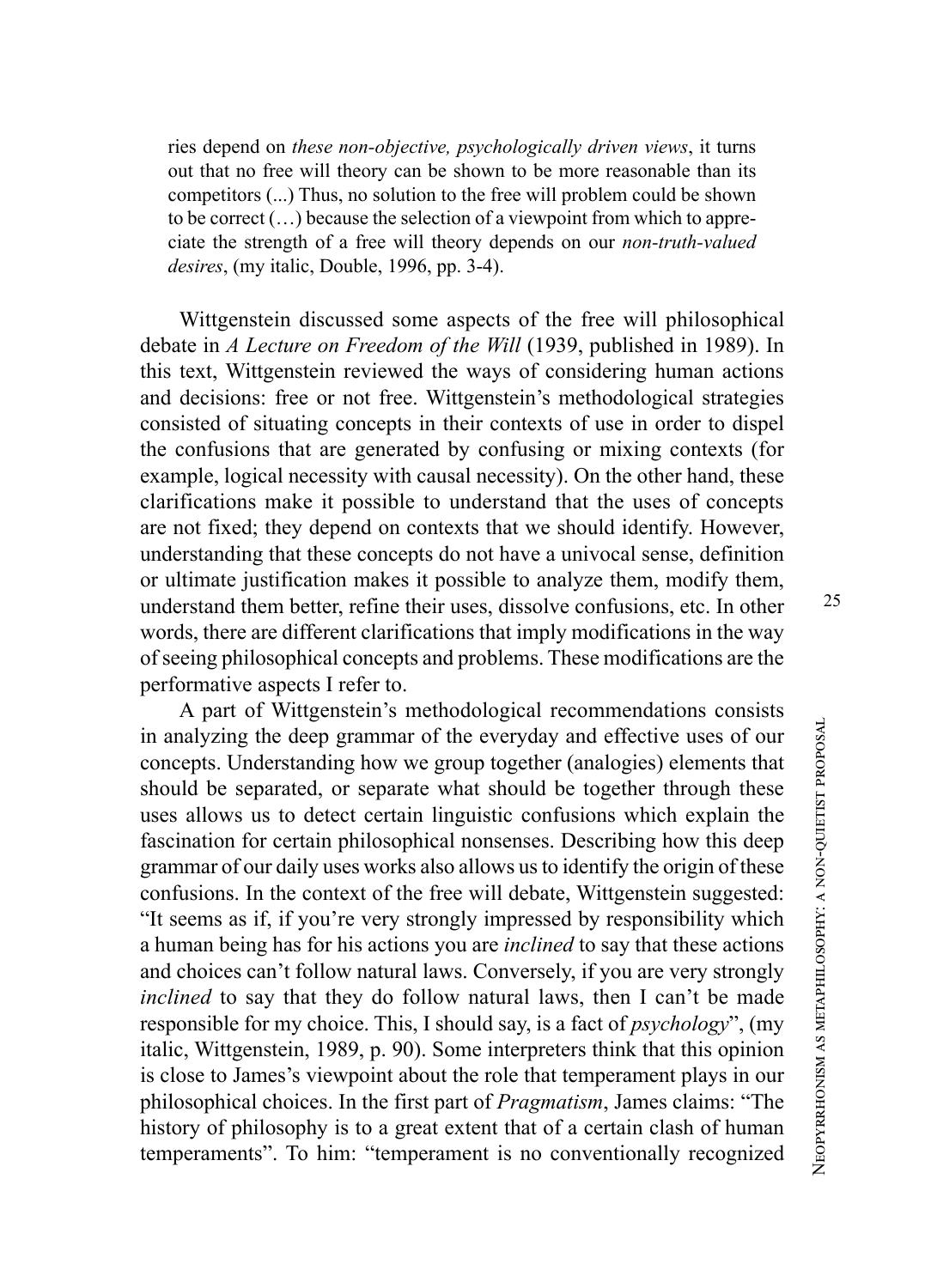reason (...) [the philosopher's] temperament really gives him a stronger bias than any of his more strictly objective premises", (James, 1908, pp. 7-8). Choosing determinism or indeterminism does not depend on metaphysical or scientific discoveries; it depends on our different temperaments or psychological profile, as Double signals above.

In this line of interpretation, which emphasizes psychological inclinations, Lazerowitz points out that: "the tenacity with which he holds his view [determinism] leads one to suppose that the linguistic innovation associated with it is psychologically important to him" (Lazerowitz & Mabrose, 1984, p. 15). Besides, he adds, in a psychoanalytical tone: "it may, at the unconscious level of the determinist's mind, represent the need to avoid inner censure for an unacceptable wish" (Lazerowitz & Mabrose, 1984, p. 15). Wittgenstein is not part of the metaphysical debate because he assumed what philosophy can do in this type of debates in a diverse way. This explains why he wrote: "all these arguments might look as if I wanted to argue for the freedom of the will or against it. But I don't want to", (Wittgenstein, 1989, p. 93). However, this does not imply a psychological approach either. From my reading, Wittgenstein's strategy is not reduced to a question of temperaments; rather, he seeks clarity about how we speak about this topic. By establishing distinctions between cases, different uses are identified; for example, cases of drug effect, cases of some incidence by the education received, or cases of acting under threat. In all these cases, distinctions between saying 'The man is free' and 'The man is not free', 'The man is responsible' and 'The man is not responsible', can be made (Wittgenstein, 1989, p. 93).

To Wittgenstein, the choice between these options depends on the power of *conversion* that these different cases may have: "an argument is all right if it converts you", (cf. Wittgenstein, 1989, p. 93). By using the term "conversion", I assume he refers to the persuasive power of analogies rather than to the logical validity of arguments or to the evidence for or against them. When he emphasizes this persuasive aspect, he seems to emphasize the interpretation that reduces the choice for determinism or indeterminism to a matter of temperament. In contrast, by highlighting this aspect, Wittgenstein shows that the debate does not have access to a metaphysical or scientific criterion to be resolved –as seen in the previous section. In fact, this debate is not about the structure of the world or our temperament; it is a debate about our linguistically articulated social practices and the performative dimension of our uses of language. The revision of, in a metaphilosophical sense, our most basic concepts through the analysis of the analogies we use helps to clarify the philosophical debate.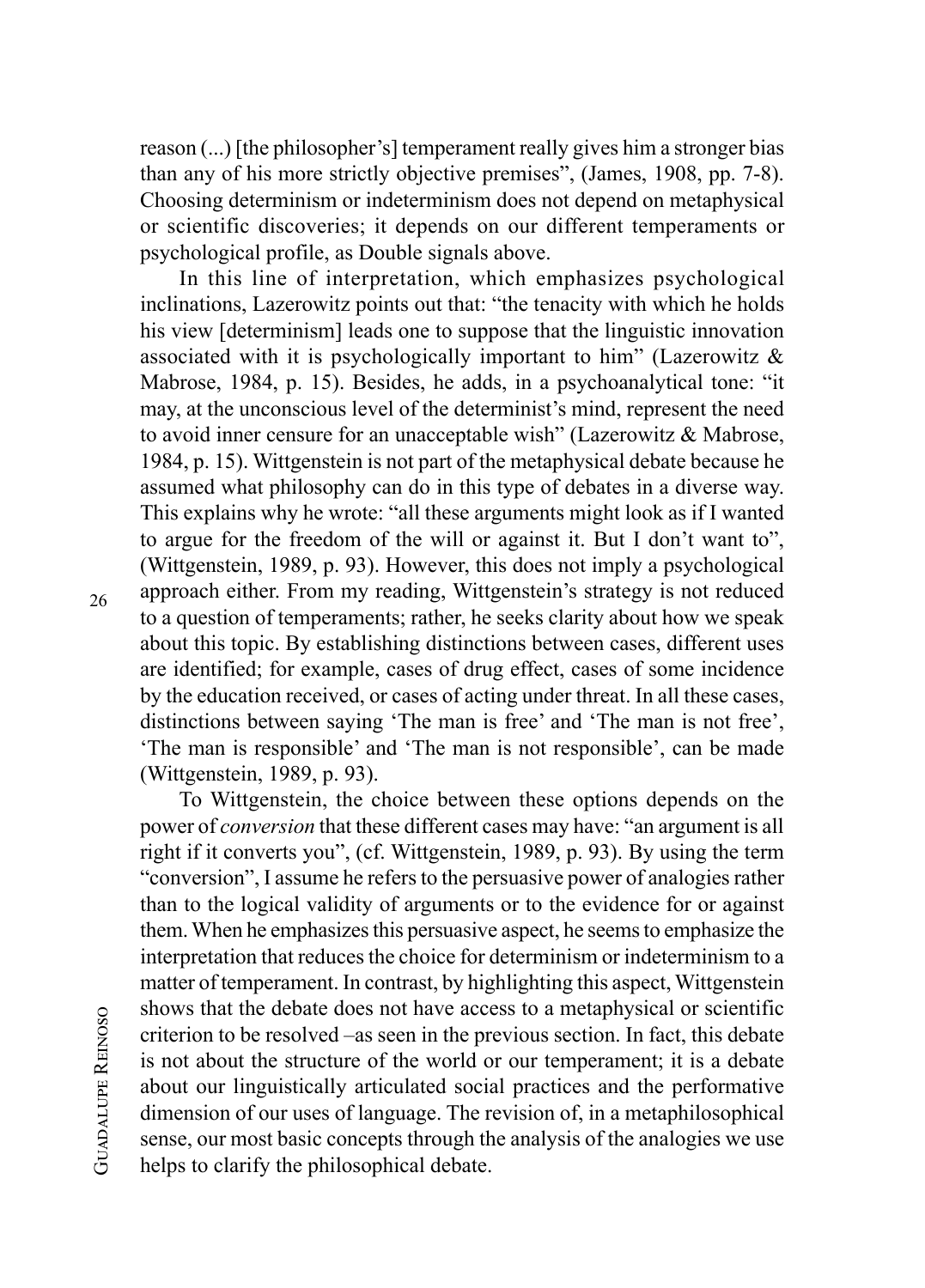Sextus did not debate the topic in terms of "free will" (a technical notion that was coined by St. Augustine) but his tropes could be applied to the different positions of the contemporary debate: libertarians, compatibilists, incompatibilists. The application of tropes is not a mechanical or automatic application. One must study each of the positions and train oneself in the ability to give arguments and counter-arguments, which demands creative skills, to show the theorist that in his own terms it is not possible to defend the position he pretends to establish. This also allows us to better understand what we disagree on, on what points there is partial agreement, on the persuasive force of different arguments. In this procedure, our own beliefs, prejudices and biases, about the subject may be modified. Defending the performative aspect of Neopyrrhonism as metaphilosophy does not imply denying the importance of argumentative ability in philosophy. On the contrary, it does not seek to broaden the understanding of argumentation without reducing it to the model of formal logic, or to merely subjective psychological aspects. Thus, although we do not propose a theoretical construction, we do not deny the exercise in argumentative practices.

### **V. Neopyrrhonism as Metaphilosophy: A Performative Proposal**

In the first place, I have tried to propose a new reading of Neopyrrhonism based on the link between Sextus and Wittgenstein. This reading does not imply denying differences between the two authors but, by focusing primarily on the primary role given to philosophical reflection on philosophy, it allows us to avoid certain anachronisms. I believe that a metaphilosophical proposal such as the one outlined in this text is more in line with the legacy of both authors without it being reduced to a proposal for exegetical correction.

In the second place, I have tried to show that, from this approach, it is possible to develop a current Neopyrrhonic philosophical practice focused on questioning the scope, methods, and links with other disciplines and with the ordinary life that philosophy possesses in a philosophical way. By providing a variety of tools (different types of arguments -logical and persuasive-, the development of examples, analogies, etc.), this metaphilosophical approach allows to evaluate philosophical debates and disagreements better, without reducing them to an epistemic deficiency. Assuming that philosophical disagreements are undecidable helps to distinguish the different performative functions -propaedeutic and therapeutic- that they can have and to stimulate the critical and clarifying abilities that they can promote.

27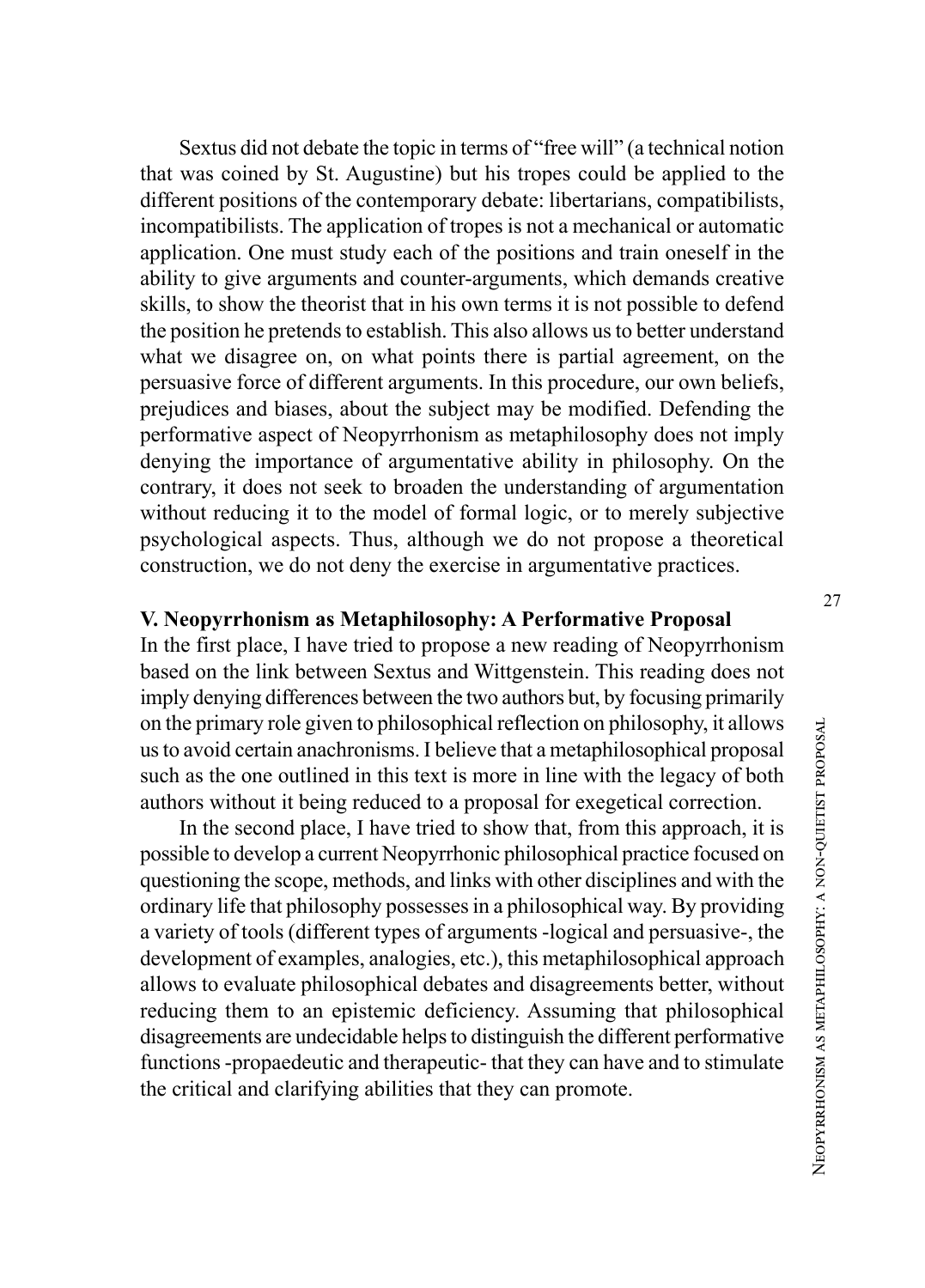#### **References**

- Annas, J., & Barnes, J. (2000). *Sextus Empiricus: Outlines of Scepticism*. Cambridge University Press.
- Barnes, J. (1990). *The Toils of Scepticism*. Cambridge University Press.
- Bett, R. (2019). *How to be A Pyrrhonist. The Practice and Significance of Pyrrhonian Skepticism*. Cambridge University Press.
- Bueno, O. (2013). Disagreeing with the Pyrrhonist? In D. Machuca (Ed.), *Disagreement and skepticism* (pp. 24-45). Routledge.
- Bury, R. G. (1933). *Sextus Empiricus*. In Four Volumes. Harvard University Press.
- Cavell, S. (1976). *Must we mean what we say? A Book of Essays*. Cambridge University Press.
- Cavell, S. (1979). *The Claim of Reason*. Oxford University Press.
- Crary, A. (2000). *The New Wittgenstein*. Routledge.
- Coliva, A. (2010). *Moore and Wittgenstein: Scepticism, Certainty, and Common Sense*. Palgrave Macmillan.
- Double, R. (1996). *Metaphilosophy and Free Will.* Oxford University Press.
- Fogelin, R. (2005 [1985]). The Logic of Deep Disagreements. *Informal Logic 25 (1)*, 3–11.<https://doi.org/10.22329/il.v25i1.1040>
- Fogelin, R. (1992 [1981]). Wittgenstein and Classical Scepticism. *International Philosophical Quarterly*, 21, 3-15. Republished (1992), *Philosophical Interpretation* (pp. 214-231). Oxford University Press.
- Fogelin, R. (1994). *Pyrrhonian Reflections on Knowledge and Justification*. Oxford University Press.
- Fogelin, R. (2002 [1976]). *Wittgenstein* [Second edition]. Routledge & Kegan Paul Ltd.
- Fogelin, R. (2006) Wittgenstein's critique of philosophy. In H. Sluga & D. Stern, (Eds.), *The Cambridge Companion Wittgenstein* (pp. 34-58). Cambridge University Press.
- Gutschmidt, R. (2020). Beyond Quietism: Transformative Experience in Pyrrhonism and Wittgenstein. *International Journal for the Study of Scepticism*, 10, 105-128.
- James, W. (1908). *Pragmatism: A New Name for Some Old Ways of Thinking*, Longmans, Green and co.
- Lazerowitz, M., & Mabrose, A. (1984). Free Will. In *Revista Hispanoamericana de Filosofía,* Vol. 16, No. 48, pp. 3-17.
- Machuca, D. (Ed.). (2013): *Disagreement and skepticism.* Routledge.
- McDowell, J. (2009) Wittgensteinian "Quietism". *Common Knowledge*, 15 (3), 365-372.<https://doi.org/10.1215/0961754X-2009-018>
- Moyal-Sharrock, D. (Ed.) (2004a). *The Third Wittgenstein*. Routledge.
- Moyal-Sharrock, D., & Brenner, W. H. (2005). *Readings of Wittgenstein's On certainty*. Palgrave Macmillan.
- Nussbaum, M. (1986). "Therapeutic Arguments: Epicurus and Aristotle". In M. Schofield & G. Striker (Eds.), *The Norms of Nature: Studies in Hellenistic Ethics* (pp. 31–74). Cambridge University Press.

28